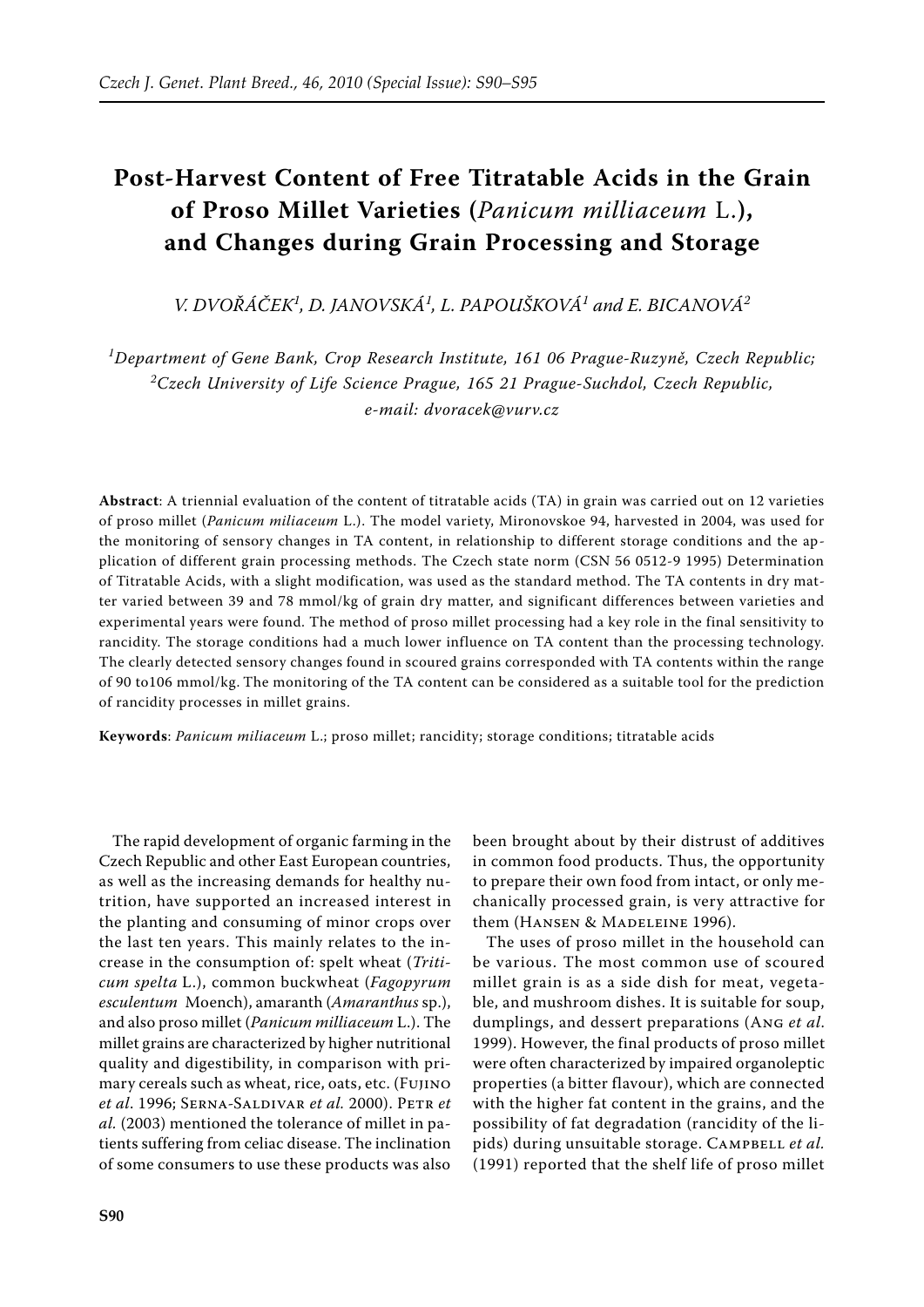| Year                               | Month |      |       |             | Vegetation | Year    |         |  |
|------------------------------------|-------|------|-------|-------------|------------|---------|---------|--|
|                                    | V     | VI   | VII   | <b>VIII</b> | IX         | period* | average |  |
| Average temperatures $(^{\circ}C)$ |       |      |       |             |            |         |         |  |
| 2001                               | 15.0  | 14.7 | 18.2  | 18.7        | 12.1       | 15.7    | 8.7     |  |
| 2002                               | 15.4  | 17.6 | 18.6  | 19.5        | 13.2       | 16.9    | 9.5     |  |
| 2003                               | 15.8  | 20.4 | 19.5  | 21.4        | 14.7       | 18.4    | 9.4     |  |
| 1953-2000                          | 13.1  | 16.3 | 17.8  | 17.6        | 13.6       | 15.7    | 8.2     |  |
| Sum of precipitations (mm)         |       |      |       |             |            |         |         |  |
| 2001                               | 44.7  | 70.4 | 102.0 | 93.8        | 87.9       | 398.8   | 635.3   |  |
| 2002                               | 8.5   | 53.4 | 93.2  | 147.3       | 55.6       | 358.0   | 687.7   |  |
| 2003                               | 72.0  | 28.2 | 73.8  | 30.6        | 28.2       | 232.8   | 346.6   |  |
| 1953-2000                          | 60.7  | 65.3 | 69.8  | 62.4        | 34.7       | 292.9   | 477.3   |  |

Table 1. Weather conditions during proso millet cultivation at Crop Research Institute, Prague

\*Vegetation period = from  $1<sup>st</sup>$  May to  $30<sup>th</sup>$  September

flour is very limited, and rancidity symptoms occur within two weeks. It is caused by the high hydrolytic activity of enzymes (lipases) and lipid oxidation in the proso millet grain (KACED et al. 1984; LORENZ & HWANG 1986; DENDY 1995). According to Ekstrand *et al*. (1993), rancidity processes usually start with enzymatic hydrolysis, and then the oxidation of free fatty acids (FFA) continues it. To increase proso millet's shelf life, SEITZ et al. (1993) recommends physical protection methods such as microwave heating, extrudation, or the precooking of whole grains before milling.

The content of FFA and the evaluation of its peroxide number are reliable indicators of fat rancidification according to HANSEN and MADELEINE (1996). The present Czech norm (CSN 56 0512-9 1995) only evaluates the organoleptic changes in traditional wheat and rye flours, according to the assessment of titratable acid (TA) contents in a water extract of flour. The AACC method (02-02A: Fat Acidity – Rapid Method for Small Grains) mentions the procedure of fat acidity evaluation on a wider assortment of small grain cereals, but without concrete species recommendations. Thus, the official norms and quality parameters of fresh flour or scoured grains are not straightforward for proso millet or other minor crops. Minimal information has been published about the natural value of TA contents in proso millet grain, as well as the effects on this parameter by the variety or external factors.

The objective of this study was to evaluate the significance of variety and external factors on the post-harvest content of TA in different proso millet varieties. A second aim was to determine changes in the TA content in millet grain under different storage conditions and with the use of different grain processing methods.

## **Materials and Methods**

Twelve selected proso millet varieties (Volnoe – RUS, Kinelskoe Skorospeloe – RUS, Mironovskoe 94 – RUS, Saratovskoe 3 – RUS, Orlovskoe 7 – RUS, Lipetskoe 19 – RUS, Kazansk 61 – RUS, Kharkov 25 – RUS, Veselopodolianskoe 367 – RUS, Raoluoga – RUS, Sirocket 5 – AUT, and Fertodi 2 – HUN) were cultivated for three years (2001–2003) in the experimental fields of Crop Research Institute, Prague. The randomized block method, in three repetitions with a plot area of  $4 \text{ m}^2$  was used. The weather conditions during the experimental cultivation of millet varieties were recorded (see Table 1).

The content of titratable acids (TA mmol/l) in the grain was determined in these twelve proso millet varieties each year, using the standard method (CSN 56 0512-9 1995 Determination of Titratable Acids), which was slightly modified. TA content was determined pursuant to the amount of 0.1M NaOH required to achieve the equivalence point (pH 9.5) in the distilled water extract of millet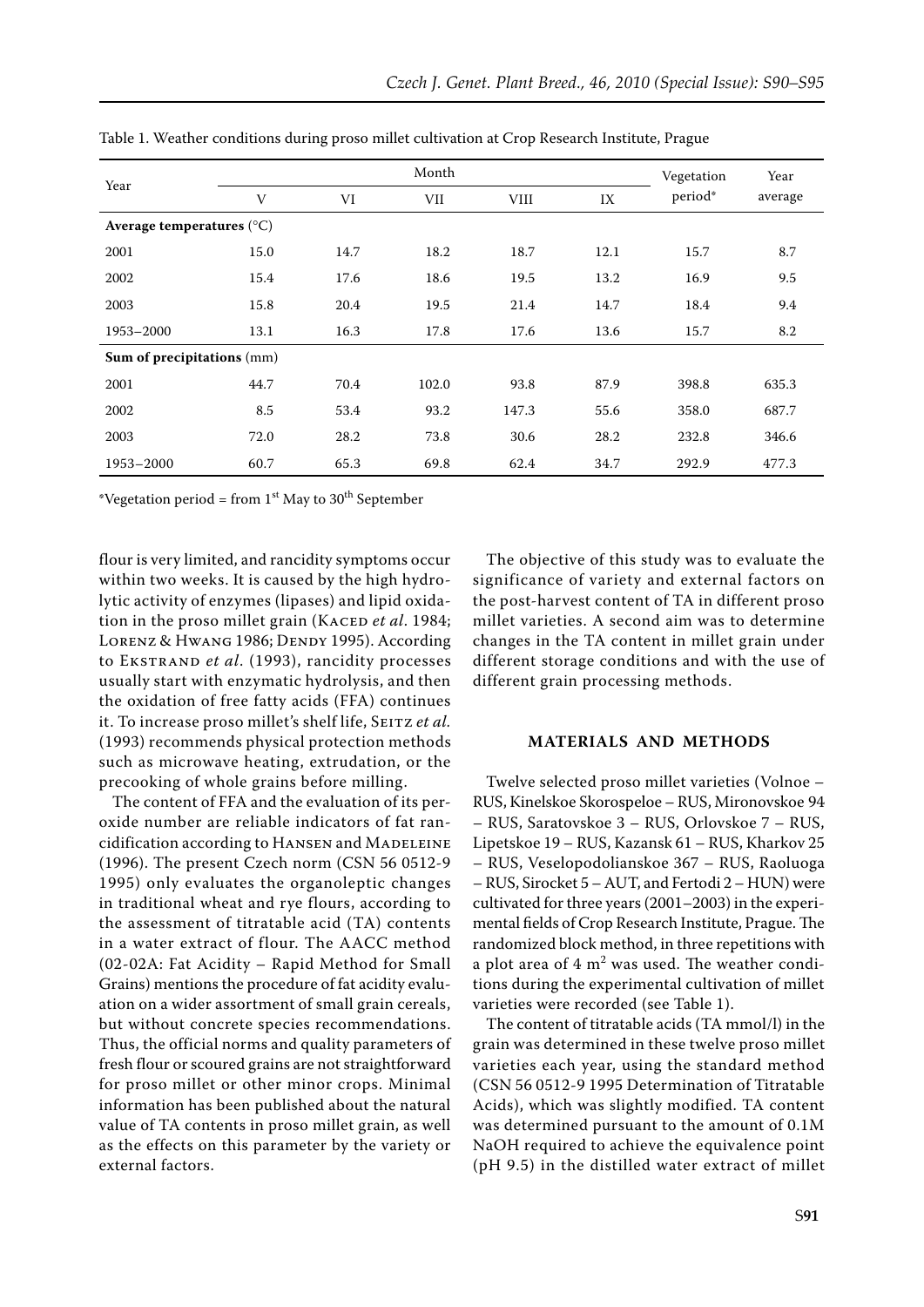flour. The pH value of the equivalence point was indicated by a pH-meter on the basis of repeated blank experiments with 100 ml distilled water titrated by 0.1M NaOH and phenolphthalein as the indicator.

Flavour changes (sensory test) and changes of TA content were examined in four different grain processing variants and three storage conditions of the Mironovskoe 94 variety, harvested in 2004. This variety was cultivated in the same locality and by using an identical randomized block method as the previous millet varieties.

- Processing variants: (1) whole grain, (2) scoured grain (groats), (3) ground grain from whole grains, (4) ground grain from scoured grain.
- Storage conditions: Climatic chamber relative humidity 65%, temperature 35°C.
- Normal lab conditions relative humidity 45–55%, temperature about 20°C.
- Cooling box relative humidity 30%, temperature 6°C.

Evaluations of the FFA content and sensory tests were carried out at weekly intervals over 14 weeks. Five grams of ground grain from all tested storage variants were used for an additional sensory test. Each sample was mixed with boiling water and the rancidity (bitterness) level of the sample was tested after 15 min. The significant flavour changes were subjectively detected by 3 persons.

## **Results and Discussion**

An analysis of variance (Table 2) showed the significance of the effects of variety and year on the TA content, and the significance of the interaction between these factors. According to this analysis, the highest contribution to total variation was the experimental year (46%), followed by variety (30%) and year by variety interaction (22%).

Table 2 also shows differences between individual varieties and years. The range of TA contents among the tested varieties and years was high, and varied from 39.18 mmol/kg in the variety Mironovskoe 94 in 2001 to 78.35 mmol/kg in the variety Lipetskoe 1' in 2002. The average value of TA content of millet varieties harvested in the year 2001 was significantly lower than in the other two years. The triennial evaluation of average content of TA enabled us to find two groups of millet varieties with significantly lower and higher TA content, respectively. The significantly lower TA contents

Table 2. Average content of titratable acids (mmol/kg of dry matter) in 12 millet varieties, over three years; *F* values from ANOVA and results of multiple comparisons using Tukey HSD test  $(P < 0.05)$ .

| Source of variation    | <i>F</i> -values of the ANOVA        |  |  |  |
|------------------------|--------------------------------------|--|--|--|
| Variety                | 43.64**                              |  |  |  |
| Year                   | 377.45**                             |  |  |  |
| Variety $\times$ year  | $16.19**$                            |  |  |  |
| Variety/year           | mean value and standard<br>deviation |  |  |  |
| Raoluoga               | $50.79 \pm 6.49^{\circ}$             |  |  |  |
| Mironovskoe 94         | $52.85 \pm 10.82^{ab}$               |  |  |  |
| Kinelskoe Skorospeloe  | $53.26 \pm 8.81$ <sup>ab</sup>       |  |  |  |
| Saratovskoe 3          | $54.46 \pm 6.44^{bc}$                |  |  |  |
| Fertodi 2              | $55.12 \pm 3.98$ <sup>bc</sup>       |  |  |  |
| Kharkov <sub>25</sub>  | $57.71 \pm 4.50$ <sup>bc</sup>       |  |  |  |
| Volnoe                 | $60.19 \pm 7.58$ <sup>cd</sup>       |  |  |  |
| Kazansk 61             | $60.83 \pm 4.81$ <sup>cd</sup>       |  |  |  |
| Sirocket 5             | $62.37 \pm 6.54$ <sup>def</sup>      |  |  |  |
| Veselopodolianskoe 367 | $62.66 \pm 7.87$ <sup>def</sup>      |  |  |  |
| Orlovskoe 7            | $63.94 \pm 8.00$ <sup>fg</sup>       |  |  |  |
| Lipetskoe 19           | $65.15 \pm 13.59$ <sup>fg</sup>      |  |  |  |
| 2001                   | $50.01 \pm 5.86^a$                   |  |  |  |
| 2002                   | $62.64 \pm 7.47$ <sup>b</sup>        |  |  |  |
| 2003                   | $62.18 \pm 5.79^b$                   |  |  |  |

Significantly different samples do not contain any common letter; \*\**P* ≤ 0.01

were found in the varieties Raoluoga (50.79 mmol per kg), Mironovskoe 94 (52.85 mmol/kg),and Kinelskoe Skorospeloe (53.26 mmol/kg ). The group with significantly higher values of the TA content included the varieties Volnoe (60.19 mmol per kg), Kazansk 61 (60.83 mmol/kg), Lipetskoe 19 (62.37 mmol/kg), Sirocket 5 (62.66 mmol/kg), Orlovskoe 7 (63.94 mmol/kg), and Veselopodolianskoe 367 (65.15 mmol/kg).

There is neither enough evidence within the available literature on the TA contents in proso millet varieties nor of the impacts of year or means of cultivation. Millet flour showed about 20 to 30 mmol/kg higher TA content in comparison with the declared TA content in standard wheat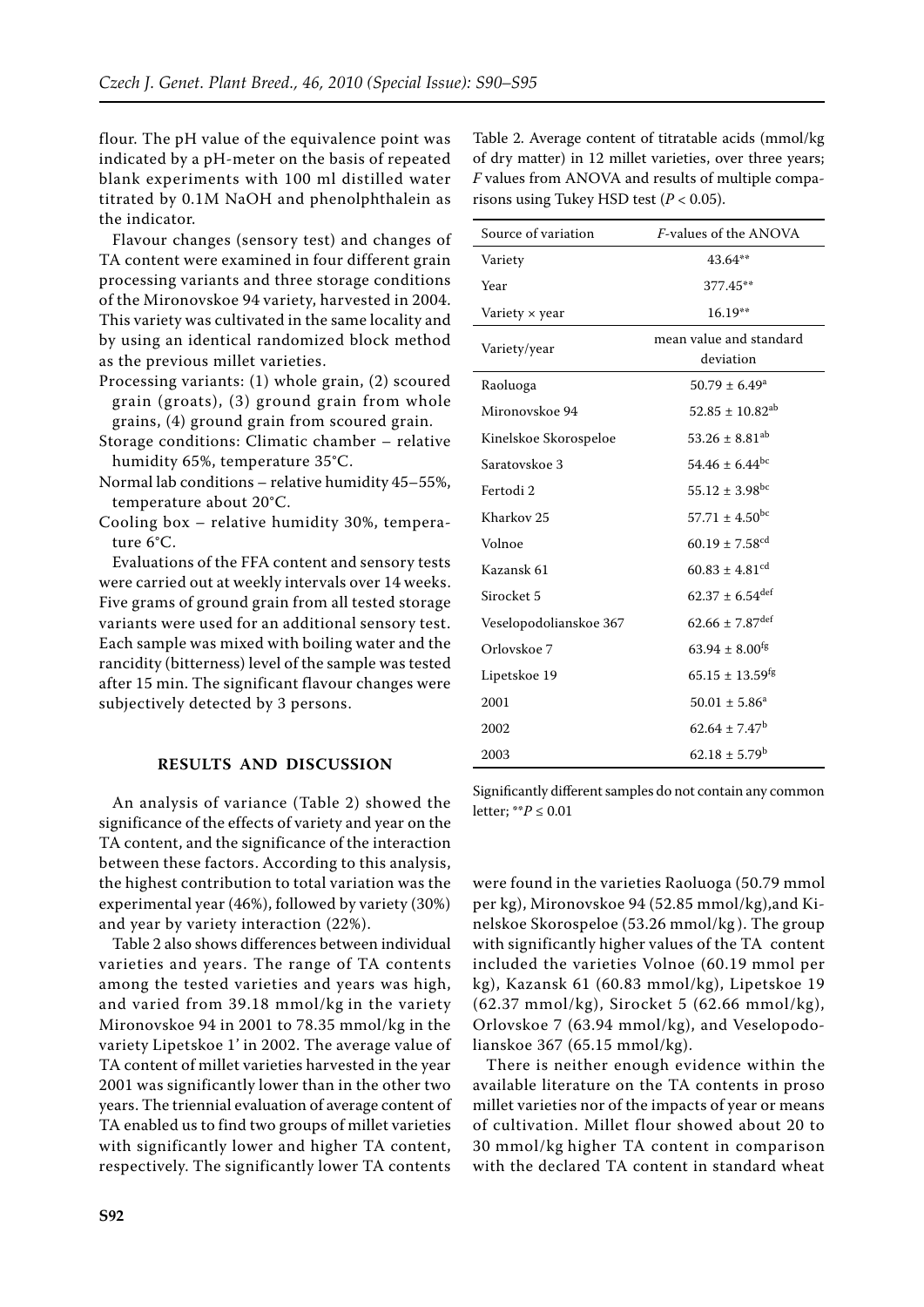

Figure 1. The time changes in the contents of titratable acids of millet grain, in comparison with different methods of processing and storage

flour published in the CSN 56 0512-9 (1995). This is probably caused by a higher fat content in the millet grain, influencing higher free TA contents. MOUDRÝ et al. (2005) evaluated the content of fat in similar collections of proso millet over three years. They confirmed the factor of year to be a significant parameter. Warmer and drier weather conditions significantly increased the fat content. BALTENSPERGER (1996) published that 20-30 days before the end of physiological maturity, the plant actively accumulates dry matter, particularly in the grains. In this context, the higher TA content

detected in years 2002 and 2003 also corresponded to a significantly higher average temperature in these periods (Table 1). On the other hand, the sum of precipitation did not seem to be a decisive factor for the variability of TA contents.

The statistical evaluation of TA content changes during storage produced the following results. All three evaluated factors: storage period, means of processing, and means of storage (inclusive of all interactions) had a statistically significant effect on the variability of TA contents. The means of processing factor had the highest percentage

| Source of variation   | df | <i>F</i> -value | Percentage ratio of total<br>variation $(\%)$ |  |
|-----------------------|----|-----------------|-----------------------------------------------|--|
| 1. storage period     | 14 | 2977.70**       | 25.06                                         |  |
| 2. processing variant | 3  | 28 691.25**     | 51.11                                         |  |
| 3. way of storage     | 2  | 6 157.49**      | 7.34                                          |  |
| $1 \times 2$          | 42 | 338.50**        | 8.46                                          |  |
| $1 \times 3$          | 28 | 73.83**         | 1.23                                          |  |
| $2 \times 3$          | 6  | 1 074.75**      | 3.84                                          |  |
| $1 \times 2 \times 3$ | 84 | 59.89**         | 2.99                                          |  |

Table 3. The results of a three-way analysis of variance of the content of titratable acids in millet grain

\*\**P* < 0.01; df – degree of freedom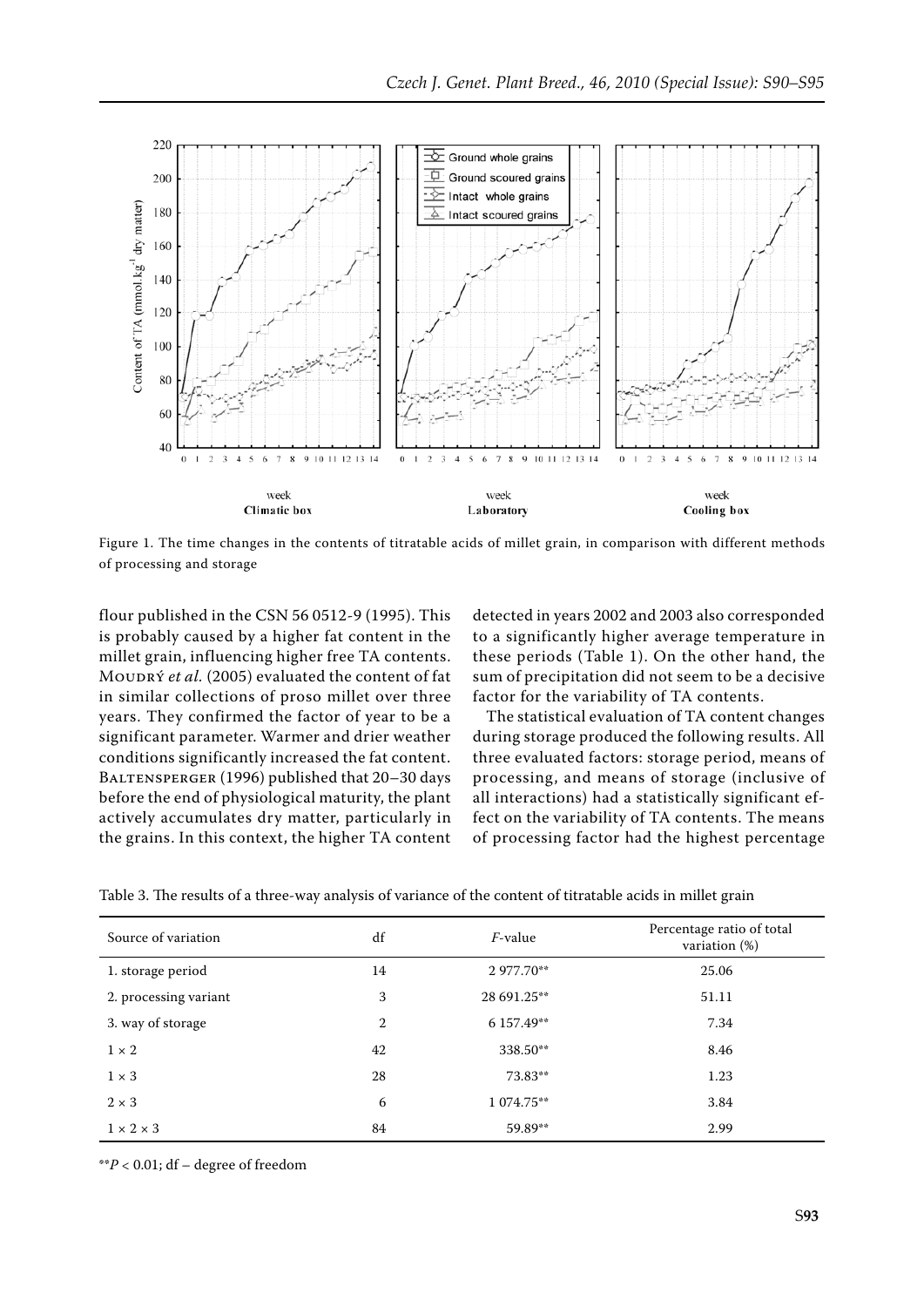| Way of storing/way of grain processing |                                    | Ground<br>whole grain | Ground<br>scoured grain | Intact<br>whole grain | Intact<br>scoured grain |
|----------------------------------------|------------------------------------|-----------------------|-------------------------|-----------------------|-------------------------|
| Climatic<br>chamber                    | time to detected sensorial changes | 9                     | 5                       |                       | 10                      |
|                                        | TA content                         | 178                   | 106                     |                       | 92.5                    |
| Laboratory                             | time to detected sensorial changes | 9                     | 9                       |                       | 14                      |
|                                        | TA content                         | 158                   | 90                      |                       | 91                      |
| Cooling<br>box                         | time to detected sensorial changes | 9                     | 12                      |                       |                         |
|                                        | TA content                         | 137                   | 91                      |                       |                         |

Table 4. The time to first detection of sensorial changes in differently processed and stored millet grain (in weeks); and the corresponding TA (titratable acids) content (in mmol/kg of d.m.)

influence (51.11%) on changes of TA content. A lower influence was found for the storage period factor (25.06%). The significant factor means of storage showed the lowest effect (7.34%) on the TA content (Table 3).

The highest level of TA was detected in all processing categories which were stored in the unfavourable conditions of the climatic chamber. Among the processing variants, the highest TA level was detected in ground grain, prepared from intact whole grain (Figure 1). This significant increase was already evident during the second week of storage in the case of the climatic box and laboratory conditions. The increase in TA content of ground whole grain was a bit slower in the cooling box. Nevertheless, the final content of TA (in week 14) was comparable to the value of TA found under the conditions of the climatic chamber and laboratory. Thus, these results confirmed that it is not possible to store the whole grain flour of millet, even in a refrigerator, for a longer period of time.

The long term storage of intact whole grains and intact scoured grains were characterized by a slower TA content increase, which mostly did not exceed 100 mmol/kg. The intact scoured grain showed the lowest value of TA during storage in both laboratory and cooling box conditions. In the case of ground scoured grains, the TA increase was higher in the climatic chamber. Under the conditions of the laboratory and cooling box, the TA level of ground scoured grains was similar to the TA increase of intact scoured and intact whole grains (Figure 1).

It was easy to detect sensory changes (bitter flavour symptoms) in millet scoured grains in both processed categories (intact or ground scoured grain) and in all storage conditions. The first significant flavour changes corresponded, in all tested conditions, with a concentration of TA within the range 90–106 mmol/kg. The flavour changes during the period tested were evidently influenced by storage conditions. The most rapid flavour changes occurred in the unfavourable conditions of the climatic chamber, with high humidity and temperature (the  $5<sup>th</sup>$  week – ground scoured grains; the  $10^{th}$  week – intact scoured grain – Table 4).

Sensory evaluations of ground whole grains were much more complicated. The natural flavour of these samples was slightly bitter, which is caused by the presence of bitter substances located in the outer layers of millet (Сноw 2007). The increase in bitterness was not so significant during storage as it was in scoured grains, and the significant flavour changes were detected on a higher level of TA content (137–178 mmol/kg) than in the case of scoured grains. Significant flavour changes of the intact whole grain were not reliably detected.

We do not know of any other official references to proso millet rancidity. Nevertheless, it is probably possible to find principles of rancidity similar to those which were found in oats or other cereals. Ekstrand *et al.* (1993) reports that rancidity, and the development of rancid flavour, varies in different kinds of oat products. The lipase activity is not distributed in the whole grain, but is confined to the aleuron layer and embryonic tissues, where lipids are metabolised. The processing (milling) of grains leads to tissue damage and contacts between enzymes and the fat substrate increases. A similar opinion was reported by Malekian *et al*. (2000). These conclusions are also applicable for our results on the tested varieties of millet.